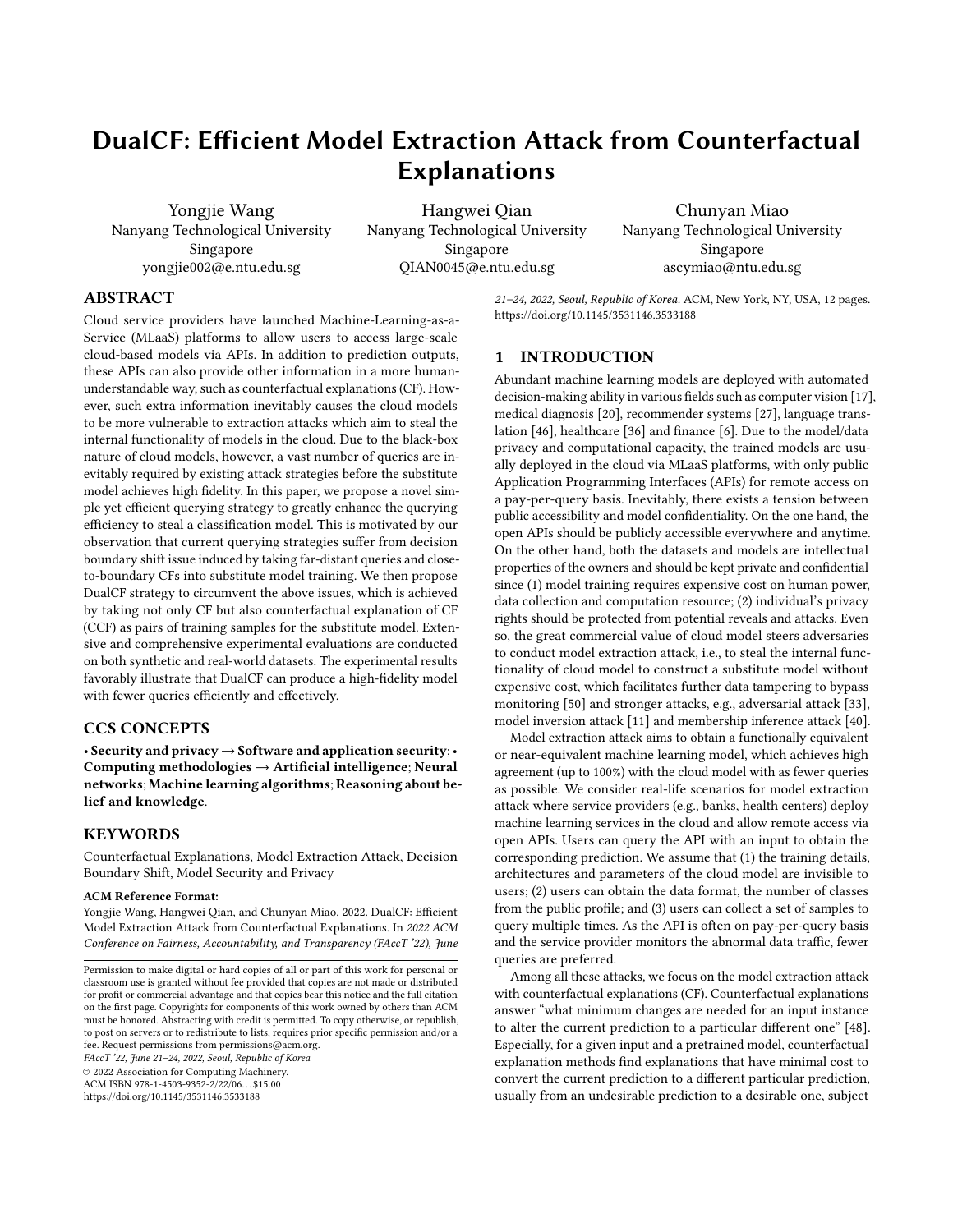

Figure 1: The workflow of model extraction attacks with counterfactual explanations. Service providers train the cloud model on their private data and deploy the counterfactual explanation service in the cloud. Adversaries aim to construct a substitute model by leveraging the information provided by APIs. Three types of model extraction attacks are illustrated. Steal-ML [44] only uses the prediction output of the query x. Model Extraction [3] considers both the query x and CF c while our proposed DualCF takes CF c and CCF c ′ into training. In Model Extraction Attacks module, "←" denotes uploading a query to the API and "→" denotes receiving outcomes from the API.

to specified constraints. Note that our proposed approach also uses counterfactual explanation methods to flip desired predictions to undesired ones. This is uncommon for general propose, but such counterfactual explanation methods are capable of flipping predictions of any input. Counterfactual explanations from a desirable prediction to undesirable one reveal the corresponding actions the subject should avoid to prevent the situation from turning worse. As counterfactual explanations offer suggestions with minimum cost to flip the current prediction, therefore, they have broad applications in healthcare (altering an unhealthy situation to a health one), finance (improving the loan approval rate), school admission (obtaining a school offer), paper review (minor revision for paper acceptance), and custom service recovery (regaining the loyalty of unhappy customers). To better illustrate how counterfactual explanations work, we take the loan application as an example: an applicant seeks a mortgage from a loan-granting bank. The applicant submits his/her related information (including age, education, salary, credit score) to the bank. The bank deploys a machine learning model with the binary classifier and then denies this loan application due to the submitted attributes of low salary and poor credit score. Naturally, the individual seeks to know the reason behind the rejection and further to know the necessary changes required before the loan can be approved. The decision-making system equipped with counterfactual explanations is able to provide constructive suggestions in a human-understandable way such as "increasing the salary by 500 and increasing the credit score by 100" to the applicant, showing the minimal improvement required before the application can be approved. Hence, different from original cloud models merely making opaque algorithmic decisions, cloud models equipped with CF provide additional information to better reflect the underlying key factors that explain the outcome of cloud models. Both attacks are illustrated in Fig. 1.

While much research [10, 23, 29, 45] studies how to improve the explanations to meet user requirements, few works study the security and privacy issues of counterfactual explanations, which are essential for safety-critical applications. Despite the intuition that such additional information would naturally enhance the risk

of model leakage, up to now, researchers have not reached a consensus on the security and privacy issues of model extraction attacks with CF. Some works [16, 48] claim that CF allows individuals to receive explanations without conveying the internal logic of the algorithmic black box since it only conveys a limited set of dependencies on an input, while other researchers [3, 42] do not agree with the above viewpoint. Recently, [3] experimentally verifies that adversaries can extract a high-fidelity model with counterfactual explanations leaking the information of decision boundary of cloud model. Nevertheless, due to the black-box property of the cloud model, adversaries need to continuously query the API to collect sufficient information before the substitute model can mimic the cloud model with a high agreement. With this in mind, we seek to propose a simple but efficient querying strategy, named DualCF, which greatly reduces the number of required queries, and further lowers the overall cost.

Our querying strategy DualCF is motivated from the decision boundary shift issue in existing Model Extraction method [3]. This issue refers to the decision boundary of the substitute model shifting away from the decision boundary of the cloud model when Model Extraction method takes CFs and queries into substitute model training. As it is challenging and almost impossible to obtain the ground-truth decision boundary and training data distribution of the cloud model in advance, the random queries may be far from the decision boundary of cloud model. However, counterfactual explanations are close to the decision boundary regardless of whatever probability threshold of target class is selected for the stop condition. This is because the cloud model tends to assign higher probabilities to all training samples to minimize the training loss. As queries and counterfactual explanations have different predictions, substitute model tends to move towards the middle area between them to separate them confidently. Note that, however, the decision boundary of cloud model is actually close to counterfactual explanations but far from queries. We illustrate this issue in Fig. 2(a) in two-dimensional data space. As queries are randomly selected at each time, the decision boundary of substitute model may shift to different locations, as shown in Fig. 2(a) and Fig. 2(b). To mitigate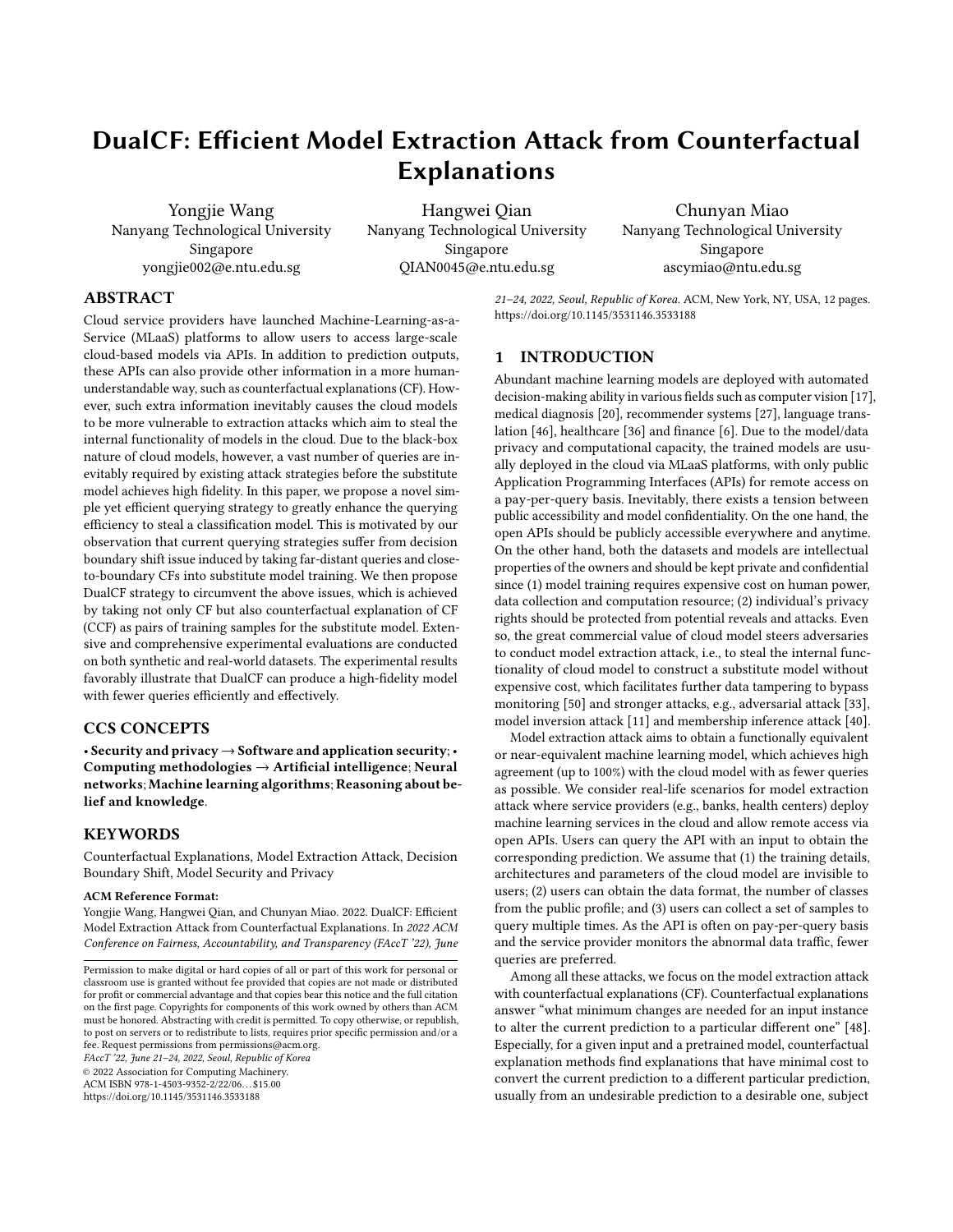DualCF: Efficient Model Extraction Attack from Counterfactual Explanations FACCT '22, June 21-24, 2022, Seoul, Republic of Korea



Figure 2: The illustration of decision boundary shift issue. (a) and (b) demonstrate that substitute model decision boundary shifts away from the ground truth due to far-distant queries in existing method Model Extraction [3]. (c) shows that Model Extraction has to use more queries to mitigate this issue. Our method DualCF can achieve comparable agreement with only one pair CF and CCF, as shown in (d), which favorably illustrates the efficacy of our method.

this issue, Model Extraction method has to require more queries at a higher attack cost and hence lower efficiency, as shown in Fig. 2(c).

To reduce the number of queries resulting from the decision boundary shift issue, we propose a simple yet efficient method DualCF. The gist of our method is to find proper queries with similar distances to decision boundary of cloud model. Note that explicitly selecting the close-to-boundary queries is quite difficult without decision boundary information of cloud model beforehand. To achieve so, our method feeds the current counterfactual explanation (CF) of a query into the open API, and obtains the counterfactual explanation of CF (named CCF for abbreviation). The workflow differences between our DualCF and existing methods (Steal-ML [44] and Model Extraction [3]) are shown in Fig. 1. Note that CF and CCF are counterfactual explanations of query and CF respectively, and they tend to locate in the region close to the decision boundary of cloud model but with different predictions. Lastly, we train the substitute model using pairs of CF and CCF. As shown in Fig. 2(d), DualCF with only a pair of CF and CCF achieves comparable agreements as Model Extraction. Due to the fact that CF and CCF have the similar distances to the decision boundary of the cloud model and have opposite predictions, the decision boundary shift issue in substitute model training is mitigated. CF and CCF work similarly to support vectors in SVM [9] to help infer the decision boundary. For any query, CF and CCF are always located in the close-to-boundary region, a subset of full data space. Therefore, our method is less sensitive to sampling procedure of queries from full data space.

Our proposed DualCF greatly reduces the queries theoretically and experimentally for model extraction attack, which consolidates the viewpoint that counterfactual explanations cause the model leakage. Our paper triggers an alarm about the privacy and security of counterfactual explanation service in the cloud and we hope it motivates the corresponding protection strategy in the future. The main contributions of this paper are three-folds:

• We dive into the fundamental mechanism of counterfactual explanation generation, and bridge the model extraction attack and counterfactual explanation theoretically.

- We observe that the bottleneck of existing attacks come from decision boundary shift issue, which is caused by training on far-distant queries and CF together. To enhance the efficiency, we propose a simple method DualCF that leverages both the CF and the counterfactual explanation of CF (CCF) into the substitute model training. As CF and CCF have the similar distances to the the decision boundary of cloud model, the boundary shift issue is reduced.
- We conduct extensive experiments on synthetic and reallife datasets. Our study shows that our proposed method can extract the high-fidelity model efficiently and effectively compared with existing methods.

## 2 RELATED WORK

Counterfactual Explanations. More complex models are deployed in the cloud for automatic decisions. Due to the black box nature of cloud models, attempts to explain the internal process for a prediction are required to enhance the model trust and rectify negative decisions. Counterfactual explanations [48] provide a way to understand the reasons on certain predictions and advice how to make smallest changes to receive a desired prediction. The desired prediction contrasts with the fact (current prediction), which is regarded "counterfactual". Counterfactual explanations mainly serve the following purposes: helping users understand why a prediction is made; detecting the model bias for algorithmic fairness [24]; and providing suggestions to receive a desired result from current decision model [22, 45]. This problem is also studied under other research terminologies like recourse [45], inverse classification [26], and contrastive explanation [10]. Following [48], many studies focus on how to model the practical and case-related requirements into mathematical constraints and then solving problems with proper solvers.

Considering some features are immutable (e.g., race, gender), [45] introduces the actionability constraint by freezing the immutable features among improved instance and original query. [19] requires the probability of counterfactual explanations to follow the data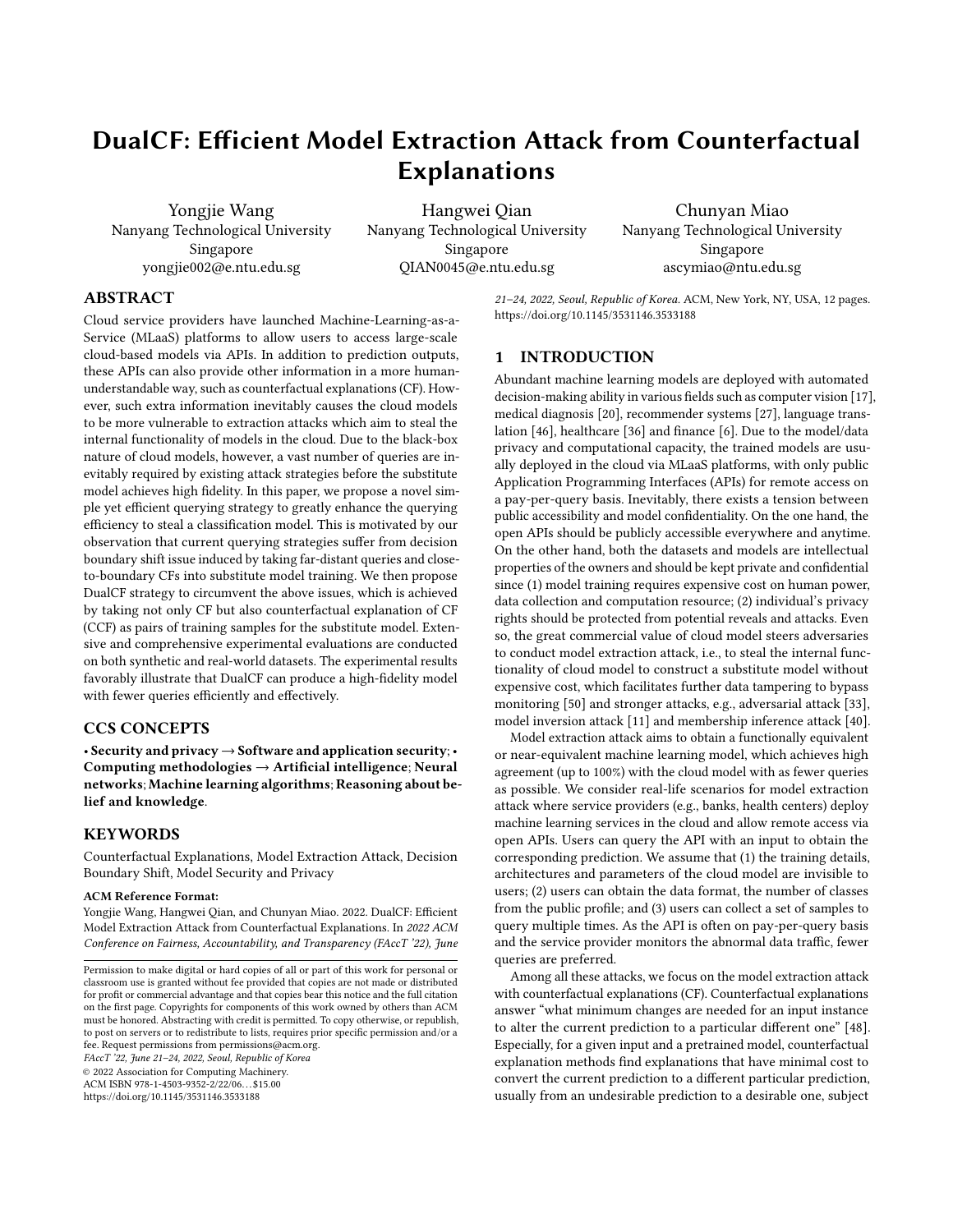distribution should be large enough to ensure plausible explanations. Diverse explanations are possible to cover multiple choices for each query. Based on this, [29, 38] incorporate diversity constraints on the generated set. As sparser explanations are easier to be adopted for users, [10] enforces sparsity property by adding  $L_0$ or  $L_1$  loss to penalize the changes over many entries of features. In practice, changing a certain feature (e.g., education) may implicitly affect other features (e.g., salary). Hence, it is proper to consider relations [19, 23] or joint effect [34] between feature subsets into modeling. As some features are incomparable, [49] returns the skyline of non-dominated counterfactual explanations. Once the objective and constraints are determined, it is crucial to develop proper solvers to find satisfied solutions. Typically, different solvers are required for different models and data properties. Besides, varying confidential levels of cloud models require different search process of solvers. For example, integer programming [45] or mixed integer programming [38] solvers are used for linear models with integer or categorical features. If a model is differentiable, gradient descent can be adopted [48]. Similarly, model-agnostic method growing spheres [26] searches the closest counterfactual explanation from the growing sphere around the query. Dijkstra's algorithm [35] is used for finding a feasible path from the query and the closest counterfactual explanation. Feature tweaking [43] is designed to retrieve the sub-path leading to target prediction from the current prediction path and select the minimum perturbations for a decision tree model.

Model Extraction Attacks. Model extraction attack intends to train a substitute model that approximates the cloud model well in terms of accuracy and fidelity. The accuracy-oriented methods [25, 31] aim to create a substitute model that has similar or better performance on a task as the cloud model, while the fidelity-oriented methods [12, 18, 21] target to reconstruct a high-fidelity substitute model that approximates the decision boundary of the cloud model as faithfully as possible. In addition to the attacks based on counterfactual explanations, it is also possible to conduct attack with prediction outputs, and gradients. Prediction outputs are the most common outcomes from remote APIs, which consist of the discrete predicted class, predicted class probability and probability vector. Adversaries design various attack algorithms [13, 21, 32, 33, 44, 51] to extract a high-fidelity or high-accuracy model from remote predictions. The essential step for these methods is using active learning [7] strategies to either generate informative synthetic points [21, 33, 44, 51] or select max-coverage points [32]. The "informative points" represent the data points close to the decision boundary (i.e., adversarial examples [14]) of the cloud model, and the "maxcoverage points" mean the data points should be far distant between each other (i.e., core-set [39]). Gradients help explain the model behavior upon an infinitesimal perturbation [41], a.k.a. the sensitivity in the neighborhood. As such, gradients can be used to explain the feature importance for a prediction of a given input. [28] finds that gradient-based feature importance methods can easily expose the cloud model to adversaries. In particular, the gradient of a arbitrary instance is the model weights for a linear model.

Despite the fact that counterfactual explanations do not disclose the cloud model in its entirety, the security and privacy of CFs have largely been overlooked [5, 24]. Some works [16, 48] claim that counterfactual explanations cannot expose the internal algorithmic logic except a limited set of dependencies on a single instance. Even though such limited information is trivial for extraction, gathering sufficient information with more queries is prominent to conduct model extraction. [42] points out that counterfactual explanations disclose more secrets of cloud model and can enhance the attack efficiency. A recent study [3] firstly conducts the model extraction attack on counterfactual explanations by viewing these close-to-boundary explanations as additional training instances, but we observe that it suffers from the decision boundary shift issue caused by far-distant queries especially when the query size is small. Therefore, it requires higher attack cost to query more times. Our proposed DualCF mitigates the boundary shift issue by introducing a novel querying strategy, which also greatly reduces the querying cost.

# 3 PRELIMINARIES

A cloud model  $f : \mathcal{X} \in \mathbb{R}^d \to \mathcal{Y} \in \mathbb{R}$  takes an arbitrary input<br>guery  $\mathbf{Y} \in \mathcal{X}$  as the input and predicts the output  $\in \mathcal{Y}$ . In this query  $X \in \mathcal{X}$  as the input, and predicts the output  $\in \mathcal{Y}$ . In this paper, we assume the cloud model is a pretrained neural network model for classification, parametrized by frozen weights . The counterfactual explanation method :  $f \times X \rightarrow X$  generates a minimal perturbed instance  $c \in X$  for the input instance **x** such that  $f(c)$  has the desirable prediction. Formally, searching for the counterfactual explanation  $c$  can be framed as the following mathematical formulation,

$$
\arg\min_{c} d(\mathbf{x}; c) \tag{1}
$$
\n
$$
s.t. \quad f(c) = \text{ and } f(c), \quad f(\mathbf{x})
$$

where  $d(\cdot): \mathcal{X} \times \mathcal{X} \to \mathbb{R}_+$  is a distance (cost) metric measuring the changes between the input  $x$  and  $c$ , and is the desirable target which is different from the original prediction  $f(\mathbf{x})$ . That is, we seek to find counterfactual explanations that belong to a target class while still remains proximal to the original instance. In addition to the constraints in Eq  $(1)$ , more constraints such as sparsity, feasibility and diversity can be added according to taskspecific requirements [47], which are left for future work.

In this paper, we focus on the high-fidelity extraction attack on counterfactual explanations which aims to extract a functional equivalent or near-equivalent model  $h$  that behaves very similarly to the model  $\boldsymbol{f}\,$  . It can be formulated as the following mathematical problem: for a set of queries  $D$  and a set of corresponding counterfactual explanations, it finds a substitute model  $h$  that performs equivalently on an evaluation set  $\mathcal T$ .

$$
\mathbf{max} \quad \mathbf{1}_{f} \quad (\mathbf{x}_{i}) = h \quad (\mathbf{x}_{i}) \tag{2}
$$

$$
s:t: h(x) = f(x); x \in \mathcal{D}
$$
 (3)

$$
c = (f : x); x \in \mathcal{D}
$$
 (4)

$$
h\ (c) = f\ (c) \tag{5}
$$

The existing method  $[3]$  feeds a query  $x$  into the API and then obtains the prediction  $f(\mathbf{x})$  and counterfactual explanation  $c$ . The pairs of  $(x; f(x))$  and  $(c; f(c))$  are treated as the training set without discrimination to learn the substitute model  $h$ .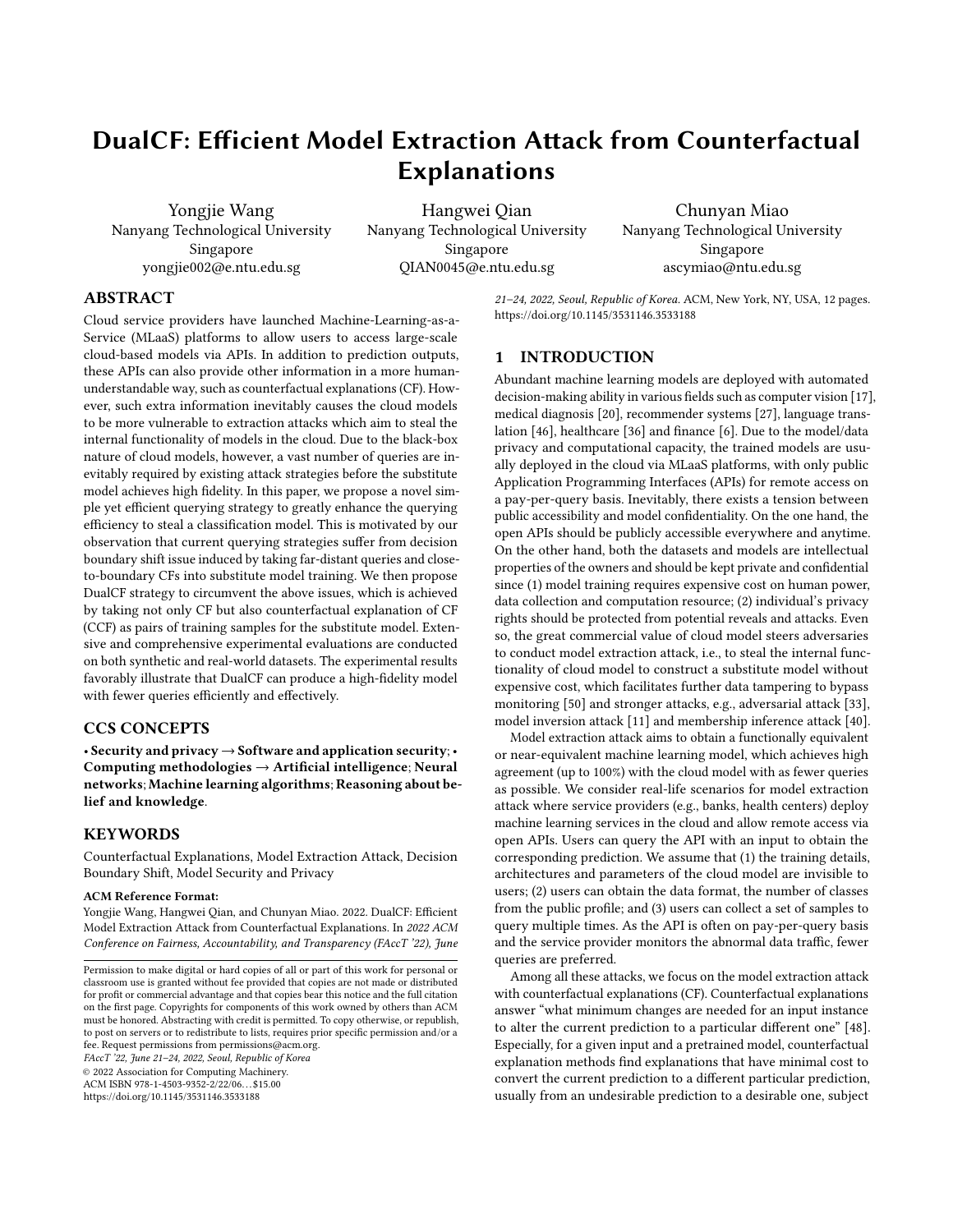## 4 PROPOSED APPROACH

# 4.1 Relation between Model Extraction Attack and Counterfactual Explanations

In this section, we observe that counterfactual explanations explicitly reveal not only the decision boundary location of cloud model but also important features of the cloud model. Such information is favorable for model extraction attack.

Here, we illustrate the information leakage through construction of counterfactual explanations. Let  $\{x_1; x_2; \dots; x_d\}$  denote d-<br>dimensional features of an instance **x** where each feature  $x_i$  is dimensional features of an instance  $\boldsymbol{x}$ , where each feature  $X_i$  is associated with a feature importance value  $W_i$  w.r.t. cloud model's prediction, e.g.,  $W_i$  is *i*-th coefficient if f is a linear model. A larger<br> $W_i$  leads to a larger prediction change if we tweak the feature  $X_i$  $w_i$  leads to a larger prediction change if we tweak the feature  $x_i$ <br>by the same amount. For simplicity, we consider the scenario with  $W_i$  leads to a larger prediction change if we tweak the feature  $X_i$ 2 features ( $d = 2$ ) and  $W_1 > W_2$ . In Eq. (1), note that the prediction change  $\Delta f = f(c) - f(x)$  from current prediction  $f(x)$  to desired prediction  $f(c)$  should be strictly satisfied, and the explanations with minimal cost (measured by some distance metrics) are preferred. We write the objective on 2d example as,

$$
\underset{C}{\arg\min} \left| \left| (c_1 - x_1; c_2 - x_2) \right| \right|_{p}; \text{ s.t. } (c_1 - x_1; c_2 - x_2)(w_1; w_2)^T = \Delta f.
$$

As  $W_1$  is larger in our assumption, smaller change ( $c_1$ − $x_1$ ) can satisfy the prediction change in the constraint and then associates with a smaller cost in the objective. Therefore, the ideal counterfactual explanation should change the feature  $x_1$  first. From the above analysis, we can conclude that counterfactual explanation methods naturally give high priority to change the features that have larger importance to the desirable prediction.

Essentially, model extraction attack seeks to infer the decision boundary of cloud model from the parameter space. With the favorable information from counterfactual explanations besides prediction output, the search process of substitute model is accelerated. As counterfactual explanations and queries have different predictions, there must exist a decision boundary to separate them. In addition, the feature with minor change corresponds to the important features in the cloud model. Therefore, we can infer the full or partial ranking of important features, which also help enhance the attack efficiency. The closeness of counterfactual explanations to decision boundary of cloud model should be also unearthed for efficient attacks.

# 4.2 Decision Boundary Shift Issue by Far-distant Queries

The straightforward method takes counterfactual explanations and queries as training samples of the substitute model, as pointed in [3]. However, we observe that this method suffers from the decision boundary shift issue, i.e., the substitute model's decision boundary shifts away from the ground truth. The issue is more severe especially when query size is smaller. To relieve the issue, existing methods have to adopt more queries, which result in higher querying cost. Here, we illustrate where this issue comes from and how it affects the attack efficiency.

In the beginning, adversaries know nothing about the decision boundary of cloud model and therefore the queries to upload may be far from the decision boundary of cloud model. However, counterfactual explanations produced by cloud model are usually close to decision boundary, and in the other side of the decision boundary. When we train the substitute model with counterfactual explanations and queries, the decision boundary of the substitute model tends to move to the middle area of the query and CF to separate them confidently. This deviates from the fact that decision boundary of the cloud model is close to counterfactual explanations and may be far from queries. As shown in Fig. 2(a) and (b), the substitute model's decision boundary is distorted by far-distant queries. Due to the sampling variance in queries, the substitute model's decision boundary may move to different regions. This results in a unstable substitute model for an attack method. That is why existing methods need to use more queries to achieve high fidelity and algorithm robustness.

For probabilistic models, the constraint  $f(c) = \text{in Eq. (1) be-}$ comes  $p(|c| >$ , meaning that the counterfactual explanation method searches the closest explanations above a given probability threshold of target class. As shown in Fig. 3(a), regions closer to decision boundary correspond to probability around <sup>0</sup>:5, wherein the model is uncertain about its predictions. Regions far away from decision boundary, on the contrary, correspond to either smaller or larger values, and the values indicate more confident predictions on class 0 and 1, respectively. In this case, could a higher probability threshold push counterfactual explanations away from the decision boundary to reduce the issue? The answer is yes, but the fact is that even if we set a higher probability threshold, counterfactual explanations are still close to the decision boundary. We observe that this issue roots in the over-confident predictions phenomenon in cloud models. That is, deep neural networks tend to assign high probability to all training instances, resulting in that instances with high probability can be close to the decision boundary, as shown in Fig. 3(d). We discuss this phenomenon in the following.

For a general neural network model for classification, the probability of predicted label belonging to class  $k \in [1; K]$  is computed as  $p(k) = \frac{\exp(z_k)}{k}$  or  $p(k) = (z_k)$ , where  $z_i$ ,  $z_k$  represent the  $i=\text{exp}(Z_i)$ <br>logits in the last layer of the neural network. The cross-entropy loss for classification is defined as ` =  $-\frac{k}{k-1}q(k)\log(p(k))$ , where q is a one-hot vector for ground truth Minimizing this loss function is a one-hot vector for ground truth. Minimizing this loss function is equivalent to maximize the likelihood of ground truth, in other words,  $z_k \gg z_i$  for *i*, *k* is desired if the ground truth class is k. As all training points are undifferentiated during training, the model tends to assign higher probability on actual class entry for each instance in order to minimize the loss function. This brings the over-confident prediction problem: the probability increases quickly and flattens if we gradually move an instance away from the decision boundary. We illustrate this with a binary classification model on a synthetic dataset in Fig. 3. The figure shows that more and more instances (i.e., instances in the left side of < 10% contour and instances in the right side of > 90% contour) have high probability (> 90% for class 1 or < 10% for class 0) and hence the probability density contour lines become denser and denser during training. Therefore, simply adjusting the probability threshold cannot ease the issue since counterfactual explanations are consistently close to the decision boundary due to the over-confident prediction problem.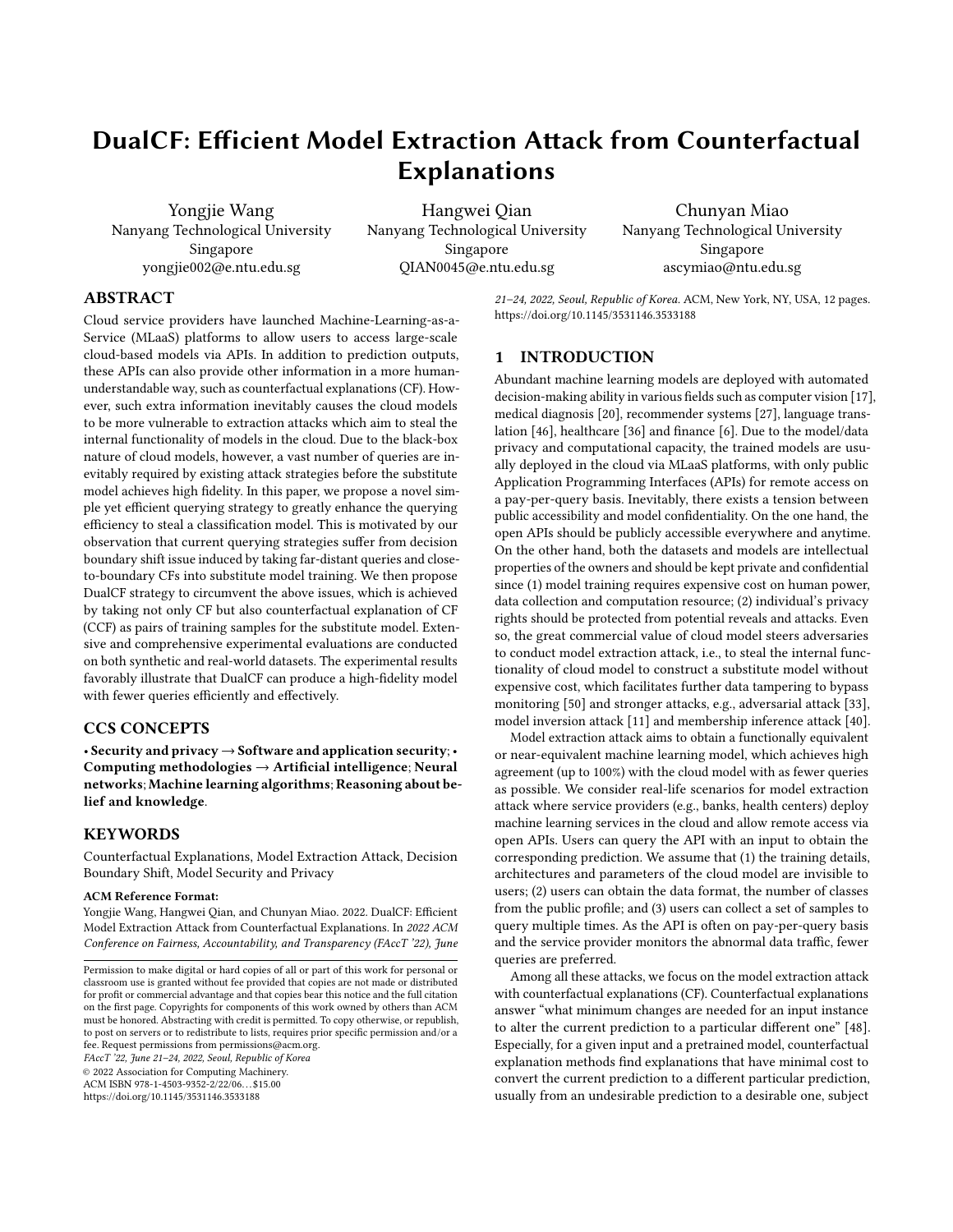FAccT '22, June 21-24, 2022, Seoul, Republic of Korea Yongjie Wang, Hangwei Qian, and Chunyan Miao



Figure 3: The probability density contour lines during training stage (at epoch 25, 50, 75, 100) of the cloud model trained on a synthetic dataset for binary classification task. The blue and purple dots are sampled points from training set. The values on the contour lines represent the probability calculated by the sigmoid function with range being [0; <sup>1</sup>]. We can see the model tends to assign high probabilities to more samples during training.

#### 4.3 DualCF

To overcome the decision boundary shift issue resulting from fardistant queries, we propose our algorithm DualCF by considering both CF and the counterfactual explanation of CF (CCF) as pairs of training samples for substitute model. As discussed previously, the decision boundary of the substitute model is distorted by taking far-distant queries and close-to-boundary counterfactual explanations into training. Our intuition is that, if training samples with different classes have similar distances to the decision boundary of cloud model, then this issue can be alleviated. As counterfactual explanations locate in the close-to-boundary region, could we search close-to-boundary queries directly? Actually, we do not know the decision boundary of cloud model in the beginning. Without decision boundary information, it is impossible to find the close-to-boundary queries directly. However, we can treat the counterfactual explanation of an arbitrary query as another query to the cloud API and obtain a CCF with the same prediction of original query. Since both CF and CCF are produced by the same counterfactual explanation API, CF and CCF have the similar distances to the decision boundary of the cloud model naturally. In addition, CCF and CF reside in opposite regions of the decision boundary due to their different predictions of classes. As such, the decision boundary shift issue is mitigated by adopting CF and CCF into substitute model training.

The proposed DualCF is listed in Algorithm 1. Our method first uploads a query x into the counterfactual explanation API and obtain an explanation  $c$  (line 5). Secondly, our method treats current explanation  $c$  as another query and obtains a CCF  $c'$  (line 6). Similarly, we generate the pair of  $CF$  and  $CCF$  for each of  $N$  queries and denote them as  $S$ . Finally, we train the substitute model  $h$ with  $S$ . It needs to be emphasized that  $c$  and its corresponding  $c'$ should be used in the same batch in order to mitigate the decision boundary shift issue. Hence, our proposed DualCF is a simple yet efficient querying strategy. The major difference between DualCF and recent studies [3, 44] is how to construct the training set for h . Steal-ML [44] collects  $(X; f(X))$ , Model Extraction [3] adopts  $(c; f(c))$  and  $(x; f(x))$  while our proposed DualCF uses  $(c; f(c))$ and  $(c'; f(c'))$ . Note that the initial query *x* is not used as training

#### Algorithm 1 DualCF

- 1: **Input:** Queries  $\{X_i\}_{i=1}^N$ , cloud model f, counterfactual explanation API (.) nation API (·).
- 2: Output: Substitute model  $h$ .
- 3: Initialize empty training set for substitute model  $S = \{\}.$
- 4: for  $i < N$  do  $c = (f : S)$ 5:  $C = (f ; x)$ <br>6:  $C' = (f : c)$  $c' =$  $\left( \boldsymbol{\zeta} : c \right)$
- 7:  $S = S$  $\{ (c; f(c)) ; (c'; f(c')) \}$
- 8: end for
- 9: cur iter =  $0$
- 
- 10: **while** cur\_iter < max\_iter **do** 11: Minimize the training loss of 11: Minimize the training loss of  $h$  on dataset  $S$ .<br>12:  $\text{cur iter++}$
- cur\_iter++.
- 13: end while
- 14:  $return h$

set in our DualCF. We also introduce a variant of our proposed method, denoted as DualCFX, which takes x as training data as well, i.e.,  $(c; f(c))$ ;  $(c'; f(c'))$ , and  $(x; f(x))$ .<br>We visualize the differences between as

We visualize the differences between existing attack methods and DualCF in Fig. 4 on a binary dataset. Two classes (shown as blue and purple dots) are separated by the model  $f$ . Three orange dots are three sampled queries, red hexogons and green triangles are CFs and CCFs respectively. The queries, corresponding CFs and CCFs are numbered by <sup>0</sup>; <sup>1</sup>; 2. Steal-ML [44] with prediction output only achieves lowest agreement. Model Extraction adds counterfactual explanations into training and achieves higher agreement. We also notice the decision boundary are pulled away from the ground truth by far-distant queries in Fig. 4(c). With CFs and CCFs as training pairs, our method obtains a substitute model with the highest agreement.

From the above analysis, we can see the advantages of DualCF. CF c and CCF c' are both close to decision boundary and have different predictions, not only reducing the boundary shift issue but also bringing a tighter space for inferring the decision boundary of cloud model. The CF  $c$  and CCF  $c$  work as the support vectors in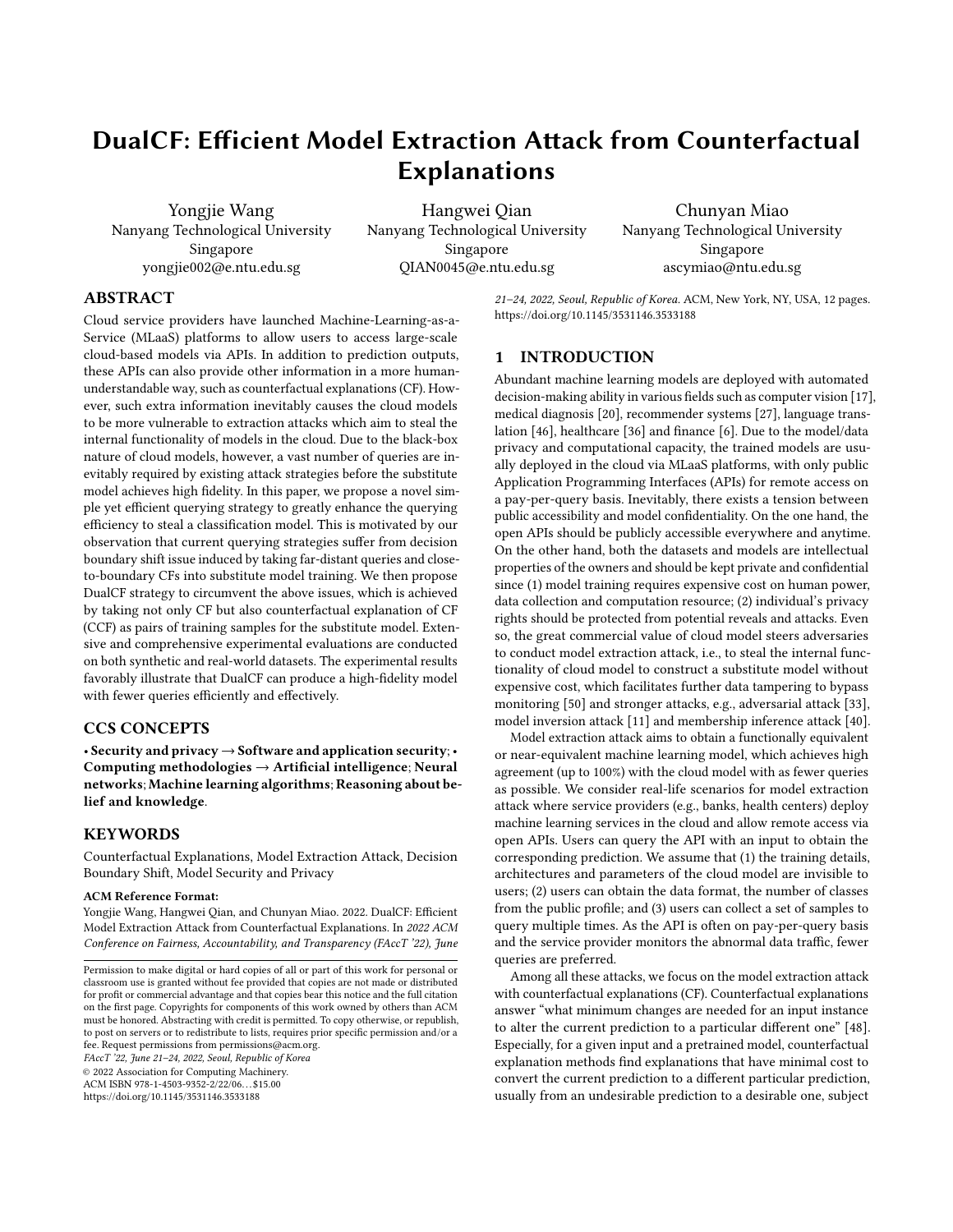DualCF: Efficient Model Extraction Attack from Counterfactual Explanations FACCT '22, June 21-24, 2022, Seoul, Republic of Korea



Figure 4: The toy examples on a binary synthetic dataset. We show 3 queries and corresponding CFs and CCFs (orange dots, green triangles, and red hexagons) in figure (a). Figure (b), (c) and (d) illustrate the substitute model's decision boundary produced by 3 attack methods. Steal-ML uses prediction outputs of queries, Model Extraction applies both queries and CFs, and our proposed DualCF considers CFs and CCFs. Our proposed DualCF achieves the highest agreement.

SVM algorithm [9]. Secondly, the number of each class is balanced favoring the learning process. Thirdly, our method is less sensitive to the sampling procedure of the queries because CF and CCF locate in the denser region close to the decision boundary.

#### 4.4 DualCF for A Linear Model

Here, we illustrate how our DualCF extracts a functionally equivalent model from only a pair of CF and CCF for a linear model. Suppose we have a binary linear model  $f = (\langle \cdot, x \rangle + b)$ , where the decision boundary is determined by the parameter and is the sigmoid function. For a query  $x$ , its counterfactual explanation  $c$ can be optimally found by searching along the direction of gradient  $(f'(x)) = f(x) * (1 - f(x)) *$ , stopping when it reaches a certain<br>probability belonging to the target class. Heing the API we obtain probability belonging to the target class. Using the API, we obtain the CF and CCF of a query.

LEMMA 4.1. For a binary linear model f, we can extract a substitute model h with 100% agreement, from a pair of  $CFC$  and  $CCFC'$ given an input x.

PROOF. As the model is linear, the CF and CCF can be optimally found along or against the gradient direction. We draw a straight line through the input point x which is perpendicular to decision boundary. The intersection point of the straight line and decision boundary is denoted as  $x_0$ . Then, the CF and CCF can be written as

$$
c = \mathbf{X}_0 + a \tag{6}
$$

$$
c' = x_0 - a \tag{7}
$$

respectively, where a depends on the probability threshold for a counterfactual explanation. As we have  $c$  and  $c'$  on hand, we can obtain a point  $x_0 = \frac{c + c'}{2}$  on the decision boundary. Besides, from any two of  $x$ ,  $c$  and  $c'$ , we can obtain the slope . With slope and a point in the line, we can obtain the decision boundary without any training. The lemma holds. □

Although extending the lemma to a nonlinear model remains unsolved, this linear scenario verifies that our proposed method can replicate the cloud model efficiently. In experiment section, we evaluate proposed DualCF in more general situations where the cloud model is nonlinear and complex.

## 5 EXPERIMENTS

In this section, we conduct extensive experiments to evaluate the proposed DualCF and its variant DualCFX on both synthetic and real-life datasets to compare with state-of-the-art methods.

# 5.1 Baselines

We employ the following state-of-the-art methods to verify the performance of our method.

- Steal-ML [44]. This method first labels the queries with the cloud model  $f$ , and then trains the model  $h$  on the labelled dataset. We randomly select queries for this method.
- Steal-ML (CoreSet) [32]. As random selection may choose redundant or similar samples that do not bring more useful information for extraction, we consider the second baseline that leverages the CoreSet algorithm in [12] to select the most distant samples to query the cloud model.
- Model Extraction [3]. This method is proposed to extract a substitute model for counterfactual explanation methods. It utilizes the prediction of queries and counterfactual explanations from the cloud model to train the substitute model.

#### 5.2 Implementation Details

We first train a Multilayer Perceptron (MLP) model  $f$  as the cloud model for each dataset. For the counterfactual explanation method, we use the existing algorithm [48] implemented in DiCE [37] (without diverse requirement) for the cloud model. The default objective function  $d(\cdot)$  is the L2 distance metric on normalized features. We display counterfactual explanations from DiCE on synthetic datasets in Fig.11 in Appendix A.1. After that, we train another MLP model  $h$  to approximate cloud model  $f$ . For simplicity, cloud model and substitute model have the same architecture, but we train both models with different random initializations and different data. In the following experiments, we also study the influence of substitute models with different capacities from cloud model. Adam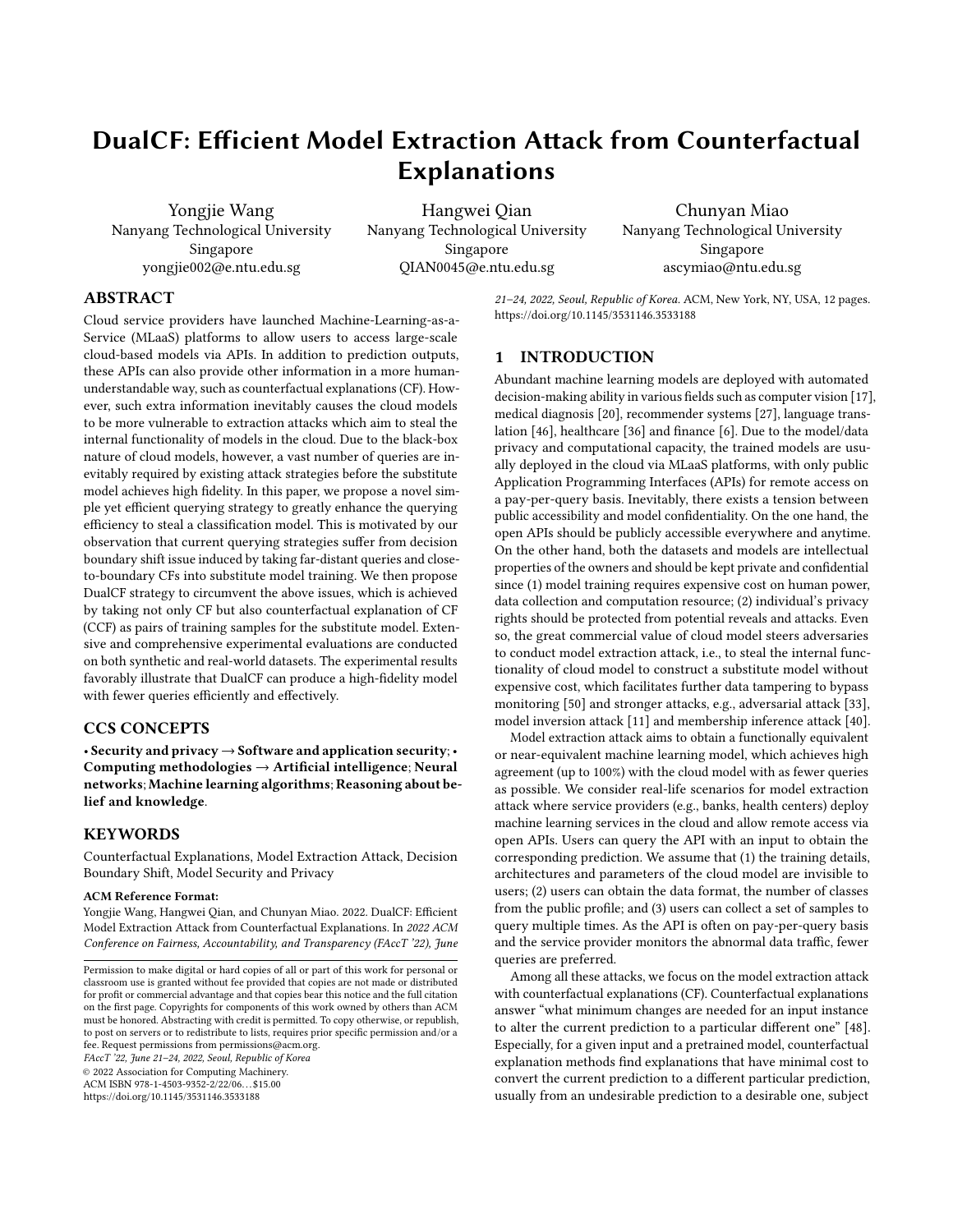optimizer is used for minimizing the binary cross-entropy loss of cloud model and substitute model. We stop the substitute model training until it reaches a maximum epoch. For fair comparison, all substitute models for all baselines and proposed methods on each dataset have the same training settings and architectures. We introduce more details of substitute model training in Appendix A.2.

#### 5.3 Evaluation Metrics

As we target to build a high-fidelity model  $h$  that behaves as similar to  $f$  as possible, we firstly define the **agreement** which measures the prediction difference between the  $f$  and  $h$  on a evaluation set of size n,

Agreement = 
$$
\frac{1}{n} \sum_{i=1}^{\infty} \mathbb{1}_{f(\mathbf{x}_i) = h(\mathbf{x}_i)}
$$
 (8)

A higher agreement is better for substitute models on the same queries. To show how the query size influences the algorithm behavior, we gradually select increasing number of queries and report the agreement on them. A higher agreement curve is better. To reduce the experiment variance due to random sampling of queries and random initialization in model training, we compute the average agreement over 100 runs for a fixed query size. We also compare the standard deviation (std) of 100 runs to measure the algorithmic stability. The smaller standard deviation means that the attack method is more stable to the sampling procedure and model initialization. If two model extraction methods have the same agreement, then lower standard deviation is preferred.

#### 5.4 Datasets

We consider the following 5 datasets, which are widely used in research on counterfactual explanations for evaluation.

- Synthetic Dataset. We generate two 2-dimensional datasets where all data points are uniformly sampled from a close interval [0; <sup>6</sup>]. We draw a straight line on the first dataset and a S-curve on the second dataset, to separate data points of each dataset into two parts and assign each part with a label. The first dataset is named Syn-Linear and the second dataset is named Syn-Nonlinear respectively.
- Give Me Some Credit (GMSC) [1]. This dataset is collected for predicting whether someone will experience finance distress in the next two years by his/her financial and demographic information (10 numerical features). The full dataset contains <sup>150</sup>; <sup>000</sup> applicants where <sup>139</sup>; <sup>974</sup> applicants are labeled as "good" and <sup>10</sup>; <sup>026</sup> applicants are labeled as "bad". We select the first <sup>10</sup>; <sup>026</sup> "good" records and all "bad" records to form the final dataset for balance. We follow the preprocessing procedure in [30] to fill the missing values, remove outliers and delete irrelevant features, etc.
- Heloc Dataset [8]. It is used for predicting whether an individual will repay the Heloc account in two years by 23 numerical features describing the personal information. The target variable "RiskPerformance" is binary, 5000 "good" records indicating no default , 5459 "bad" records indicating the opposite. We keep the top-10 important features based on the analysis [2] of the IBM team, which is the champion of FICO

Heloc challenge. We adopt the same pre-processing in [2] to remove abnormal values.

• Boston Housing Dataset [15]. The dataset has 506 records, where each record has 12 features for predicting the house price in Boston. We follow the pre-processing of the alibi tutorial [4], which firstly transforms the continuous labels into binary classes based on whether the house price is above the median or not, and then removes three categorical features.

We split these datasets into 3 disjointed sets: training, query and evaluation sets at the ratio of 50%, 25%, 25%. We describe them in detail as follows: (1) training set (50%) is used for training the cloud model  $f$ ; (2) query set (25%) is used to feed into counterfactual explanation API  $(·)$  for obtaining counterfactual explanations, and we train the substitute model  $h$  on them. Note that we merely upload a subset of queries to counterfactual explanation API in our experiments; (3) evaluation set (25%) is for evaluating how faithful the substitute model  $h$  is. As we target to build a high-fidelity model, we use the predicted label instead of the true label on the evaluation set. A validation set for tuning the cloud model f is omitted because we assume the cloud model is given and frozen. Therefore, we directly use the architecture and hyper-parameters from public to train the cloud model  $f$ . For the cloud model, we normalize the features by standard normalization where the mean value and variance are estimated on the training set. For the substitute model, we compute the mean value and variance on the full query set for standard normalization.

### 5.5 Experimental Results

We report competitive experimental results on synthetic and reallife datasets in Fig. 5. The x-axis represents the size of queries in each run. The y-axis of the upper figures represents the average agreement of 100 runs while the y-axis of the bottom figures describes the standard deviation of agreements of 100 runs. From them, we can see (1) Extraction methods on counterfactual explanations achieve better results that those merely on prediction output. This is consistent with our previous analysis where counterfactual explanations leak the boundary information of the cloud model which can help the model extraction; (2) DualCF and DualCFX achieve the best agreement on five datasets when the query size is small; (3) DualCFX will improve the DualCF slightly because it takes the queries into training. More training data will result in better performance. Therefore, we suggest adopting the DualCFX as the default method; (4) The standard deviation of agreements of our proposed methods is smaller than baseline methods in general, which means our methods are less sensitive to the sampling procedure; (5) When the query size increases, the gaps between all algorithms decrease because too many predictions from the cloud model are enough to train a good substitute model.

#### 5.6 Ablation Studies

Next, we perform several ablation studies to investigate the effects of some experiment factors on extraction performance.

Model Capacity. We first study how capacity of the substitute model affects the extraction results. The baseline substitute model is a MLP classifier, and we consider three variants of the baseline architecture: removing 50% nodes of last layer, adding 50% nodes to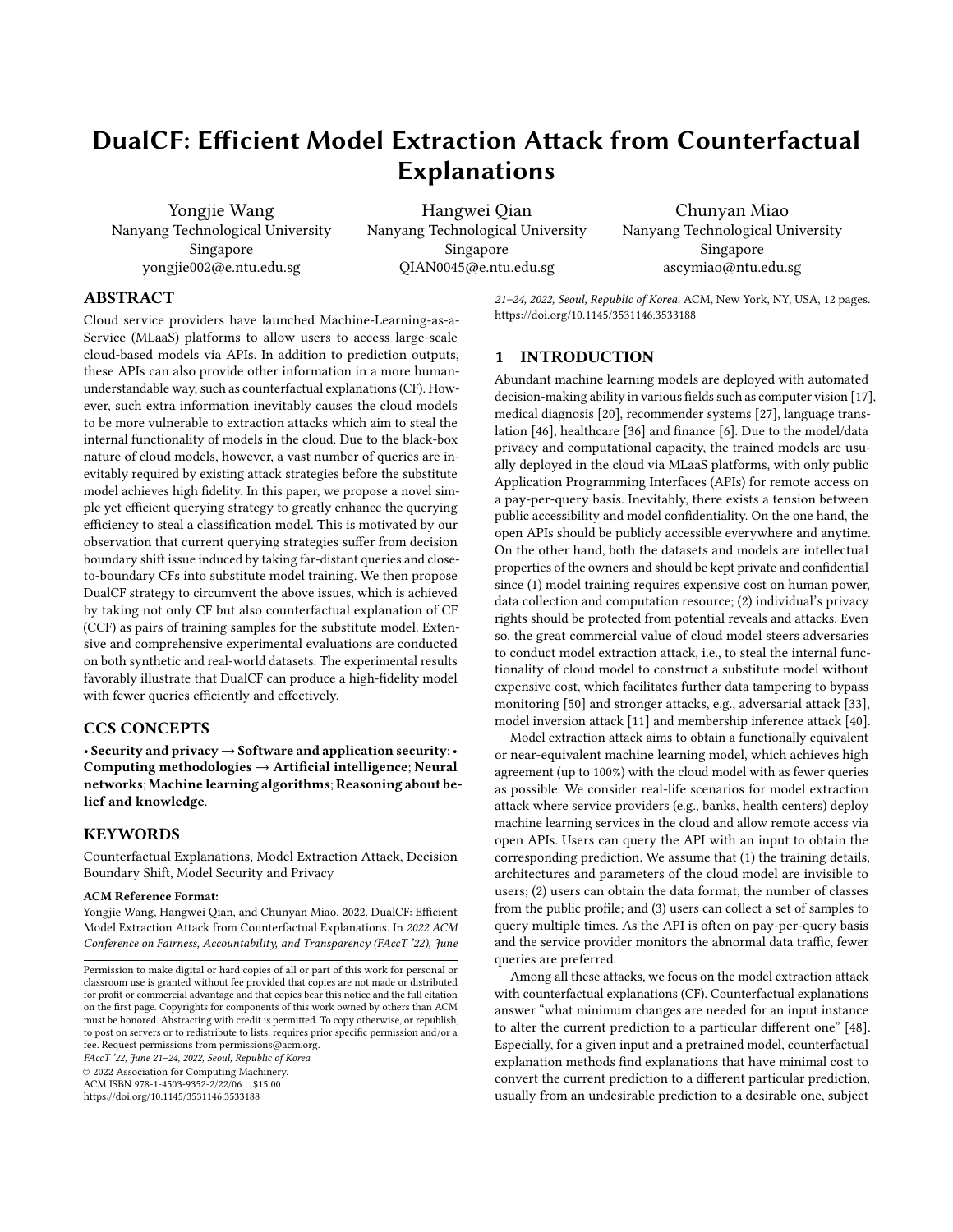

Figure 5: Experiment results on synthetic and real-life datasets. The upper figures report the average agreement while the bottom figures report the standard deviation of agreements of 100 runs for a fixed size of queries. ↑/↓ mean the higher/lower results are better.

the last layer, and adding one layer. We detail the baseline architectures and their variants on each dataset in Table 2 in Appendix A.3. We train these models on the same query set and counterfactual explanations, and then report the agreement in Fig. 6. We can see the differences between substitute models with different capacities are inconsiderable, implying that the model capacity does not play a key role in the extraction attack. A similar conclusion can be found in [3, 33]. As the architectures of the cloud model are often unknown to adversaries, selecting the best model is challenging. Adversaries can select a substitute model based on prior knowledge, e.g., the state-of-the-art models for the same or similar task.

Threshold. Counterfactual explanation methods search an explanation above a probability threshold of target class. Here we empirically investigate the influence of different thresholds. We set the threshold from 0.6 to 0.9 by 0.1 and generate different counterfactual explanations for each threshold with the same method. Then, we train a substitute model with DualCF on CFs and CCFs for each threshold respectively. The experiment results are shown in Fig. 7. The agreement differences between different thresholds are slight on the five datasets. This is consistent to our discussion in Section 4.2. In the training stage, the cloud model tends to assign high probability to the training points to minimize the training loss. With a higher probability threshold, CF and CCF are still close to the decision boundary of cloud model.

**The Distance Metric**  $d(\cdot)$ . A proper distance metric is essential for finding meaningful proximal instances. Here, we investigate the efficacy of the following three commonly used distance metrics, i.e., 1) L1:  $\begin{bmatrix} d \\ f_1(x_i - c_i)^2 \\ g'_2(x_i - c_i) \end{bmatrix}$  L2:  $\begin{bmatrix} d \\ f_1(x_i - c_i) \\ g'_1(x_i - c_i) \end{bmatrix}$ ; and 3) L1/MAD:  $\frac{d}{dt}$   $\frac{|X_i - C_i|}{|MAD_i|}$  with  $MAD_i$  is the median absolute deviation of feature i over the training set i over the training set.

As shown in Fig. 8, our proposed model is consistently robust to the choice of distance metric on synthetic datasets. On the rest datasets, however, such robustness does not stand when the number of queries is small, i.e., L2 distance metric outperforms L<sup>1</sup> and L1/MAD when the queries are limited. We conjecture that it is due to the sparsity nature of L1-based metrics, where such sparse explanations do not fit the high-dimensional input space.

Imbalanced Dataset. This experiment was conducted to illustrate that performance of attack methods based on counterfactual explanations are more stable on the imbalanced dataset. In this experiment, we choose an imbalanced GMSC query dataset where the "Good" applicants are 5 times more than "Bad" applicants. The evaluation set is kept unchanged. This is the general case in some applications like fraud detection, healthcare. We report experiment results on imbalanced query set in Fig. 9. Compared with the results on balanced datasets in column 3 in Fig. 5, we can see the variance of attack methods based on cloud model's prediction are larger. However, attack methods for counterfactual explanations are more stable due to the balanced classes during the substitute model training.

Shuffling CFs and CCFs. We claim that CF and its CCF should be in the same batch during training. Fig. 10 reports the experiment difference between with/without shuffling CFs and CCFs. Experiment results reveal that training with pairs of CFs and CCFs in the same batch achieves better results. The shuffle operation will destroy the propose of our method that we should train on pairs of instances with similar distance to distance boundary of cloud model and with different predictions.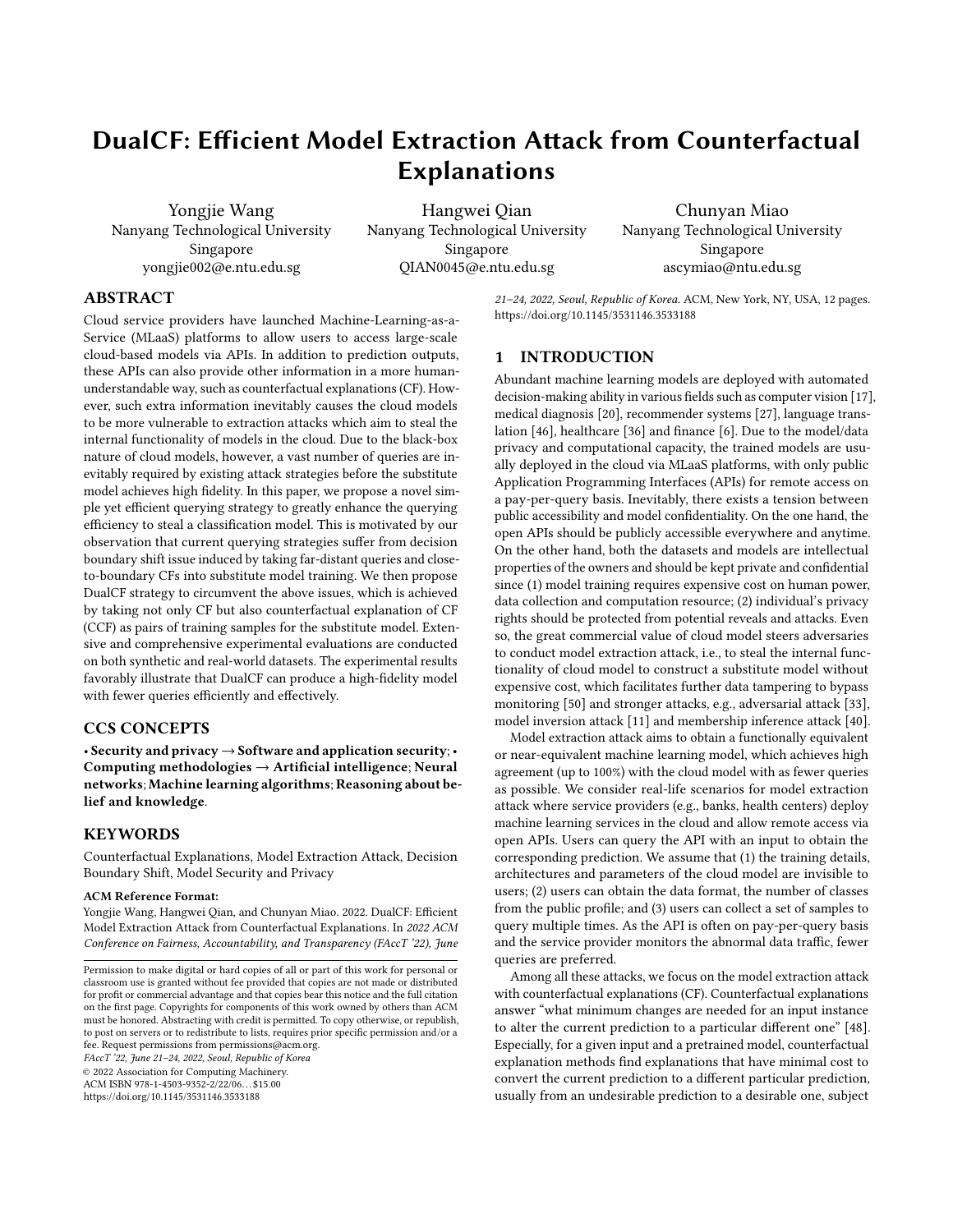FAccT '22, June 21-24, 2022, Seoul, Republic of Korea Yongjie Wang, Hangwei Qian, and Chunyan Miao



Figure 6: Experiment comparisons on different model capacities in proposed DualCF. "Remove Nodes", "Add Nodes", and "Add Layer" represent three variants of baseline architectures.



Figure 7: Experimental comparisons on different thresholds in counterfactual explanation generation in our proposed DualCF. We select different thresholds {0.6, 0.7, 0.8, 0.9} as the prediction confidence to generate different CFs and CCFs.



Figure 8: Experimental comparisons on different distance metrics in our proposed DualCF.

# 6 CONCLUSION

Counterfactual explanation method searches the minimum perturbations for an input to achieve a particular different prediction, which has broad applications. However, the boundary information leaked from counterfactual explanations is prone to model extraction attacks. In this paper, we propose a simple yet efficient method DualCF that mitigates the decision boundary shift issue in existing methods. Extensive experiments demonstrate that our method can achieve a high-fidelity model with much fewer queries. Our work

raises the awareness of the privacy and security issues of counterfactual explanations, and further motivates the countermeasures (e.g., monitoring malicious queries, adding superfluous features on model training and counterfactual explanations for misleading adversaries, restrict one-way generation of counterfactual explanations.) to protect the cloud model. In the future, we will work on more general attacks and defenses on multi-class classification models and regression models, and explore the influence of different practical constraints on the security of counterfactual explanations.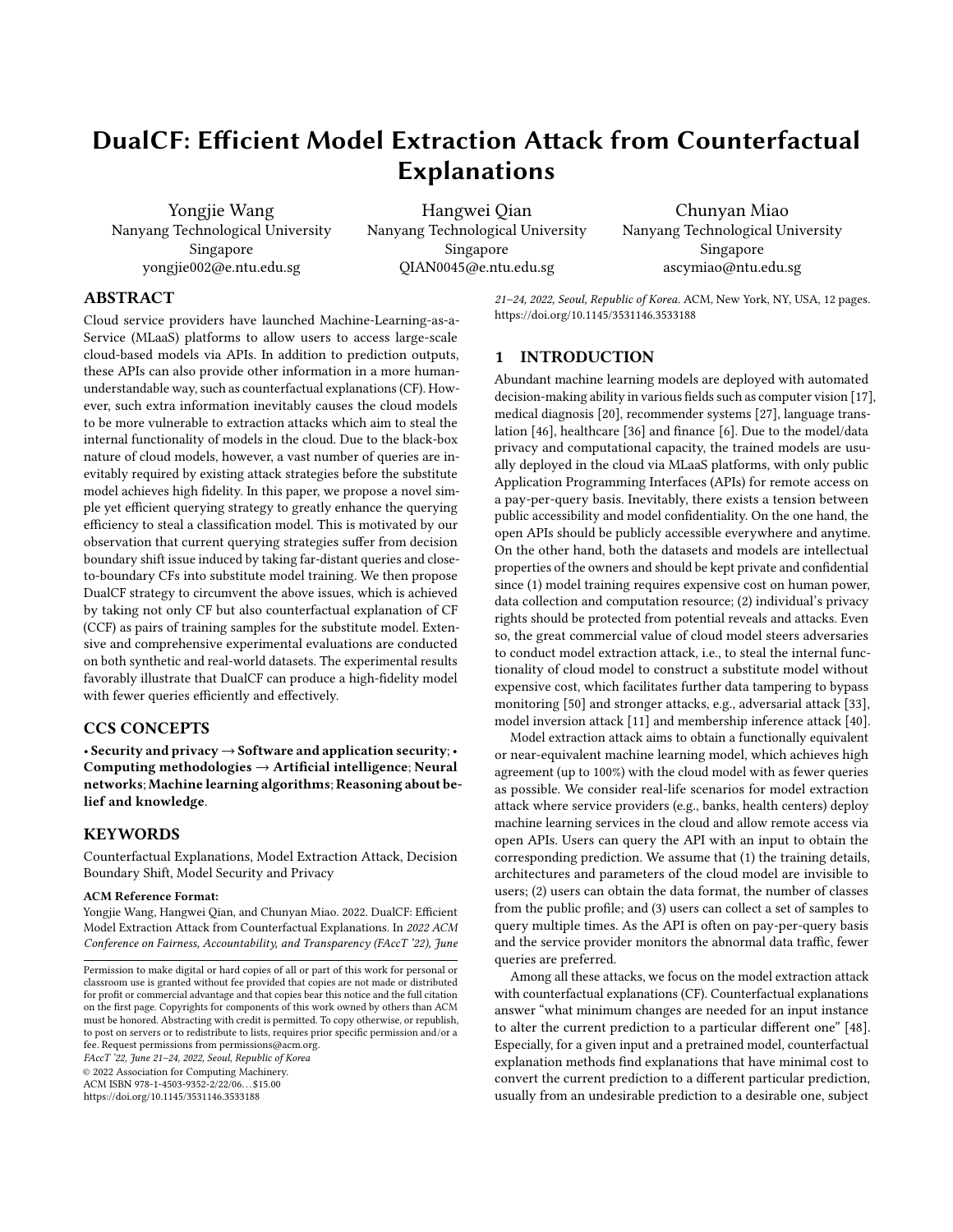

Figure 9: Experiment results on imbalanced GMSC query set. Figure 10: Experiment results on with/without shuffling for DualCF.

## ACKNOWLEDGMENTS

This research is supported by the National Research Foundation, Prime Minister's Office, Singapore under its NRF Investigatorship Programme (NRFI Award No. NRF-NRFI05-2019-0002). Any opinions, findings and conclusions or recommendations expressed in this material are those of the author(s) and do not reflect the views of National Research Foundation, Singapore. This research is supported, in part, by Alibaba Group through Alibaba Innovative Research (AIR) Program and Alibaba-NTU Singapore Joint Research Institute (JRI), Nanyang Technological University, Singapore. H.Qian thanks the support from the Wallenberg-NTU Presidential Postdoctoral Fellowship.

#### REFERENCES

- [1] [n. d.]. Give Me Some Credit Dataset. [https://www.kaggle.com/c/](https://www.kaggle.com/c/GiveMeSomeCredit/overview) [GiveMeSomeCredit/overview](https://www.kaggle.com/c/GiveMeSomeCredit/overview)
- [2] IBM AI Explainability 360. [n. d.]. Credit Approval. [https://nbviewer.org/github/](https://nbviewer.org/github/IBM/AIX360/blob/master/examples/tutorials/HELOC.ipynb) [IBM/AIX360/blob/master/examples/tutorials/HELOC.ipynb](https://nbviewer.org/github/IBM/AIX360/blob/master/examples/tutorials/HELOC.ipynb)
- [3] Ulrich Aïvodji, Alexandre Bolot, and Sébastien Gambs. 2020. Model extraction from counterfactual explanations. arXiv preprint arXiv:2009.01884 (2020).
- [4] SeldonIO alibi. [n. d.]. Counterfactuals guided by prototypes on Boston housing dataset. [https://docs.seldon.io/projects/alibi/en/latest/examples/cfproto\\_housing.](https://docs.seldon.io/projects/alibi/en/latest/examples/cfproto_housing.html) [html](https://docs.seldon.io/projects/alibi/en/latest/examples/cfproto_housing.html)
- [5] Solon Barocas, Andrew D. Selbst, and Manish Raghavan. 2020. The hidden assumptions behind counterfactual explanations and principal reasons. In FAT '20: Conference on Fairness, Accountability, and Transparency, Barcelona, Spain, January 27-30, 2020, Mireille Hildebrandt, Carlos Castillo, L. Elisa Celis, Salvatore Ruggieri, Linnet Taylor, and Gabriela Zanfir-Fortuna (Eds.). ACM, 80–89. [https:](https://doi.org/10.1145/3351095.3372830) [//doi.org/10.1145/3351095.3372830](https://doi.org/10.1145/3351095.3372830)
- [6] Luyang Chen, Markus Pelger, and Jason Zhu. 2020. Deep learning in asset pricing. Available at SSRN 3350138 (2020).
- [7] David Cohn, Les Atlas, and Richard Ladner. 1994. Improving generalization with active learning. Machine learning 15, 2 (1994), 201-221.
- [8] FICO Community. [n. d.]. Explainable Machine Learning Challenge. [https://](https://community.fico.com/s/explainable-machine-learning-challenge) [community.fico.com/s/explainable-machine-learning-challenge](https://community.fico.com/s/explainable-machine-learning-challenge)
- [9] Corinna Cortes and Vladimir Vapnik. 1995. Support-vector networks. Machine learning 20, 3 (1995), 273–297.
- [10] Amit Dhurandhar, Pin-Yu Chen, Ronny Luss, Chun-Chen Tu, Paishun Ting, Karthikeyan Shanmugam, and Payel Das. 2018. Explanations based on the missing: Towards contrastive explanations with pertinent negatives. In Advances in Neural Information Processing Systems. 592–603.
- [11] Matt Fredrikson, Somesh Jha, and Thomas Ristenpart. 2015. Model inversion attacks that exploit confidence information and basic countermeasures. In Proceedings of the 22nd ACM SIGSAC conference on computer and communications security. 1322–1333.
- [12] Xueluan Gong, Yanjiao Chen, Wenbin Yang, Guanghao Mei, and Qian Wang. 2021. InverseNet: Augmenting Model Extraction Attacks with Training Data

Inversion. In Proceedings of the Thirtieth International Joint Conference on Artificial Intelligence, IJCAI-21, Zhi-Hua Zhou (Ed.). International Joint Conferences on Artificial Intelligence Organization, 2439–2447. [https://doi.org/10.24963/ijcai.](https://doi.org/10.24963/ijcai.2021/336) [2021/336](https://doi.org/10.24963/ijcai.2021/336) Main Track.

- [13] Xueluan Gong, Qian Wang, Yanjiao Chen, Wang Yang, and Xinchang Jiang. 2020. Model Extraction Attacks and Defenses on Cloud-Based Machine Learning Models. IEEE Communications Magazine 58, 12 (2020), 83–89.
- [14] Ian J Goodfellow, Jonathon Shlens, and Christian Szegedy. 2014. Explaining and harnessing adversarial examples. arXiv preprint arXiv:1412.6572 (2014).
- [15] David Harrison Jr and Daniel L Rubinfeld. 1978. Hedonic housing prices and the demand for clean air. Journal of environmental economics and management 5, 1 (1978), 81–102.
- [16] Masoud Hashemi and Ali Fathi. 2020. PermuteAttack: Counterfactual Explanation of Machine Learning Credit Scorecards. arXiv preprint arXiv:2008.10138 (2020).
- [17] Kaiming He, Xiangyu Zhang, Shaoqing Ren, and Jian Sun. 2016. Deep Residual Learning for Image Recognition. In Proceedings of the IEEE Conference on Computer Vision and Pattern Recognition (CVPR).
- [18] Matthew Jagielski, Nicholas Carlini, David Berthelot, Alex Kurakin, and Nicolas Papernot. 2020. High accuracy and high fidelity extraction of neural networks. In 29th {USENIX} Security Symposium ({USENIX} Security 20). 1345–1362.
- [19] Shalmali Joshi, Oluwasanmi Koyejo, Warut Vijitbenjaronk, Been Kim, and Joydeep Ghosh. 2019. Towards realistic individual recourse and actionable explanations in black-box decision making systems. arXiv preprint arXiv:1907.09615 (2019).
- [20] John Jumper, Richard Evans, Alexander Pritzel, Tim Green, Michael Figurnov, Olaf Ronneberger, Kathryn Tunyasuvunakool, Russ Bates, Augustin Žídek, Anna Potapenko, et al. 2021. Highly accurate protein structure prediction with AlphaFold. Nature 596, 7873 (2021), 583–589.
- [21] Mika Juuti, Sebastian Szyller, Samuel Marchal, and N Asokan. 2019. PRADA: protecting against DNN model stealing attacks. In 2019 IEEE European Symposium on Security and Privacy (EuroS&P). IEEE, 512–527.
- [22] Amir-Hossein Karimi, Bernhard Schölkopf, and Isabel Valera. 2021. Algorithmic Recourse: from Counterfactual Explanations to Interventions. In FAccT '21: 2021 ACM Conference on Fairness, Accountability, and Transparency, Virtual Event / Toronto, Canada, March 3-10, 2021, Madeleine Clare Elish, William Isaac, and Richard S. Zemel (Eds.). ACM, 353–362.<https://doi.org/10.1145/3442188.3445899>
- [23] Amir-Hossein Karimi, Julius von Kügelgen, Bernhard Schölkopf, and Isabel Valera. 2020. Algorithmic recourse under imperfect causal knowledge: a probabilistic approach. Advances in Neural Information Processing Systems 33 (2020).
- [24] Atoosa Kasirzadeh and Andrew Smart. 2021. The Use and Misuse of Counterfactuals in Ethical Machine Learning. In FAccT '21: 2021 ACM Conference on Fairness, Accountability, and Transparency, Virtual Event / Toronto, Canada, March 3-10, 2021, Madeleine Clare Elish, William Isaac, and Richard S. Zemel (Eds.). ACM, 228–236.<https://doi.org/10.1145/3442188.3445886>
- [25] Kalpesh Krishna, Gaurav Singh Tomar, Ankur P Parikh, Nicolas Papernot, and Mohit Iyyer. 2019. Thieves on Sesame Street! Model Extraction of BERT-based APIs. In International Conference on Learning Representations.
- [26] Thibault Laugel, Marie-Jeanne Lesot, Christophe Marsala, Xavier Renard, and Marcin Detyniecki. 2017. Inverse classification for comparison-based interpretability in machine learning. arXiv preprint arXiv:1712.08443 (2017).
- [27] Jie Lu, Dianshuang Wu, Mingsong Mao, Wei Wang, and Guangquan Zhang. 2015. Recommender system application developments: a survey. Decision Support